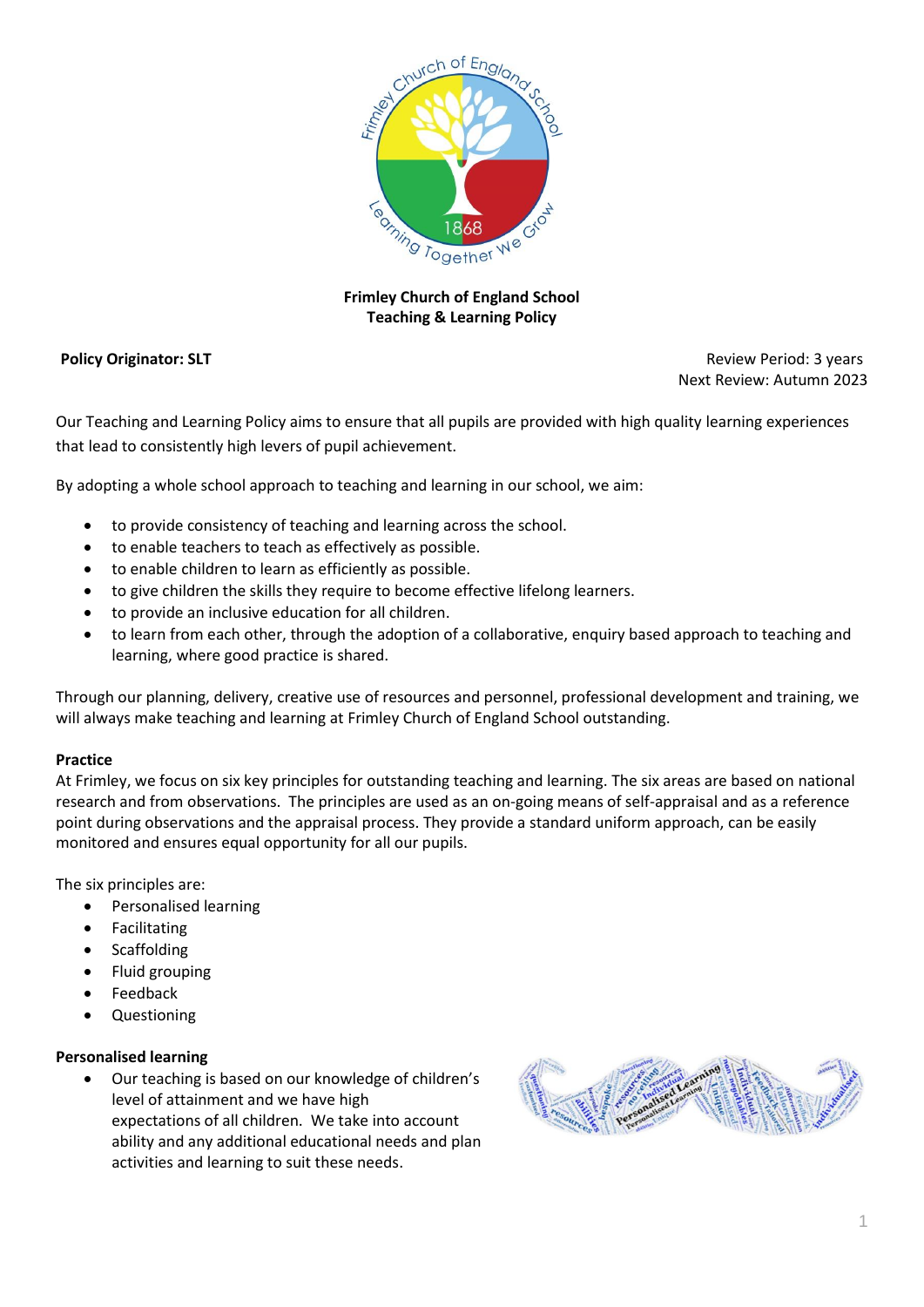- We acknowledge that people learn in many different ways, and when planning our lessons, we take into account these different forms of intelligence ensuring wherever possible that there is a Visual, Auditory and Kinaesthetic element to our lessons.
- Learning is personalised at Frimley in order to be relevant and meet the needs of all.
- We deploy learning support assistants and other adult helpers/volunteers as effectively as possible.
- Children are given the opportunity to shape their curriculum; they are involved in considering what they would like to learn and in influencing the learning journey.
- Pupil voice is used to gauge feedback on learning; this is then used to personalise and develop the teaching and learning process.



# **Facilitating**

At Frimley, teachers are facilitators: they stand back. They provide a structure in which pupils can learn and then let them be independent. They provide the 'tools' and encourage children to select the best ones 'for the job'. Facilitators watch and wait, stepping in when help or support is needed; sometimes offering a more challenging question to stretch a student's thinking, or scaffolding to support. The facilitator allows mistakes to happen and provides the opportunity for pupils to learning from those mistakes. In doing this, children are empowered to drive their own

learning, and be engaged in it, and in turn, this leads to a deeper understanding and the awe of learning which comes from discovery.

In order for facilitation to happen, children need the prior knowledge; they need to be taught the knowledge and how to find out for themselves.

Facilitation involves setting up activities which pupils can fully engage with and then letting them get on with things. It sees the teacher letting go of some of the control; allowing the focus to move fluently to the learning itself.

# **Scaffolding**

- Scaffolding is used to reduce the amount of mental processing children need to do, so they can approach tasks with confidence.
- Teachers model in order to give children procedures to use and give prompts to support understanding.
- Paired and group talk is used so that children can share ideas and scaffold both their understanding and the understanding of others.
- The learning is planned in small steps, building on knowledge and skills; this scaffolds children's understanding and helps to develop confidence in a subject area.
- We use a variety of resources across the curriculum as a scaffold to support learning in order to increase student independence.

# **Fluid grouping**



 Children are grouped in order to support and challenge their learning. This grouping is fluid so that learning is personalised and targeted at where each child is at in their learning journey.

- On-going assessment for learning is used to support the groupings.
- We encourage children to take responsibility for their own learning. Children are often given the opportunity to self-select whether they will join

a teacher for additional input or challenge; having reflected on their understanding.

 At Frimley, we use next step marking in order to inform our fluid groupings for subsequent learning.

Grouping can take place within a lesson or across a series of lessons.

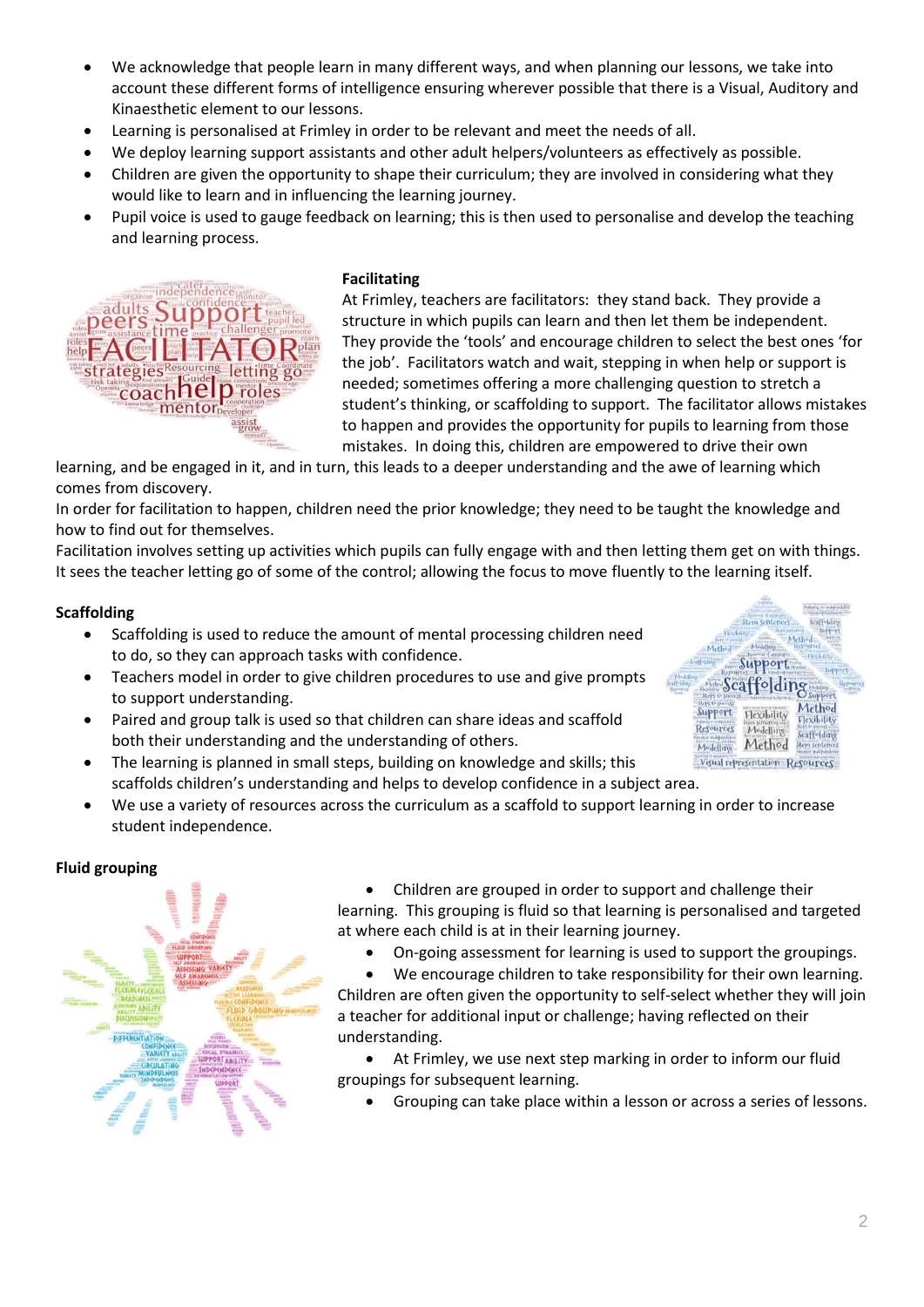# **Feedback**

Good quality feedback improves the past and feeds the future.

- At Frimley we provide feedback through effective, interactive next step marking.
- We monitor children's progress in lessons and give feedback when appropriate.
- Children are regularly assessed through both formative and summative methods and this information is used to inform future lessons and interventions.
- Peer and self-assessment is encouraged and pupils are taught how to give each other quality feedback.



# **Questioning**



 At Frimley we use a range of questioning techniques to assess understanding, develop knowledge and to promote thinking skills.

 A range of questioning strategies are used in lessons e.g. teachers may use lolly-pop sticks for random questioning; they may also 'bounce' questions around the classroom so pupils have the opportunity to respond to each other. Wait time is also used so that children have time to formulate an answer.

 Teachers plan key questions into all lessons and will target questions to individual pupils.

• Paired talk is often used so that children can develop their answers to questions and their questioning skills.

Effective learning requires effective teaching. When teaching, we focus on motivating the children and building on their skills, knowledge and understanding of the curriculum.

We would also expect the following as part of **effective** teaching and learning:

- Positive and safe relationships established where children feel they can contribute and with quality interactions.
- Effective discussions and prior preparation and planning resulting in purposeful teaching and learning.
- Clear learning challenges which are evaluated.
- Clear links to previous and future learning.
- Pace no wasted learning time.
- Enthusiasm from all.
- Engagement of all the children.
- Excellent behaviour management.
- Opportunities for independent and supported learning.

# **Behaviour for learning**

Children at Frimley are introduced to the Frimley Learner Attributes:

Learning together and independently Enthusiasm Ambitious Resilient Naturally curious Enterprising Risk taker Self-aware